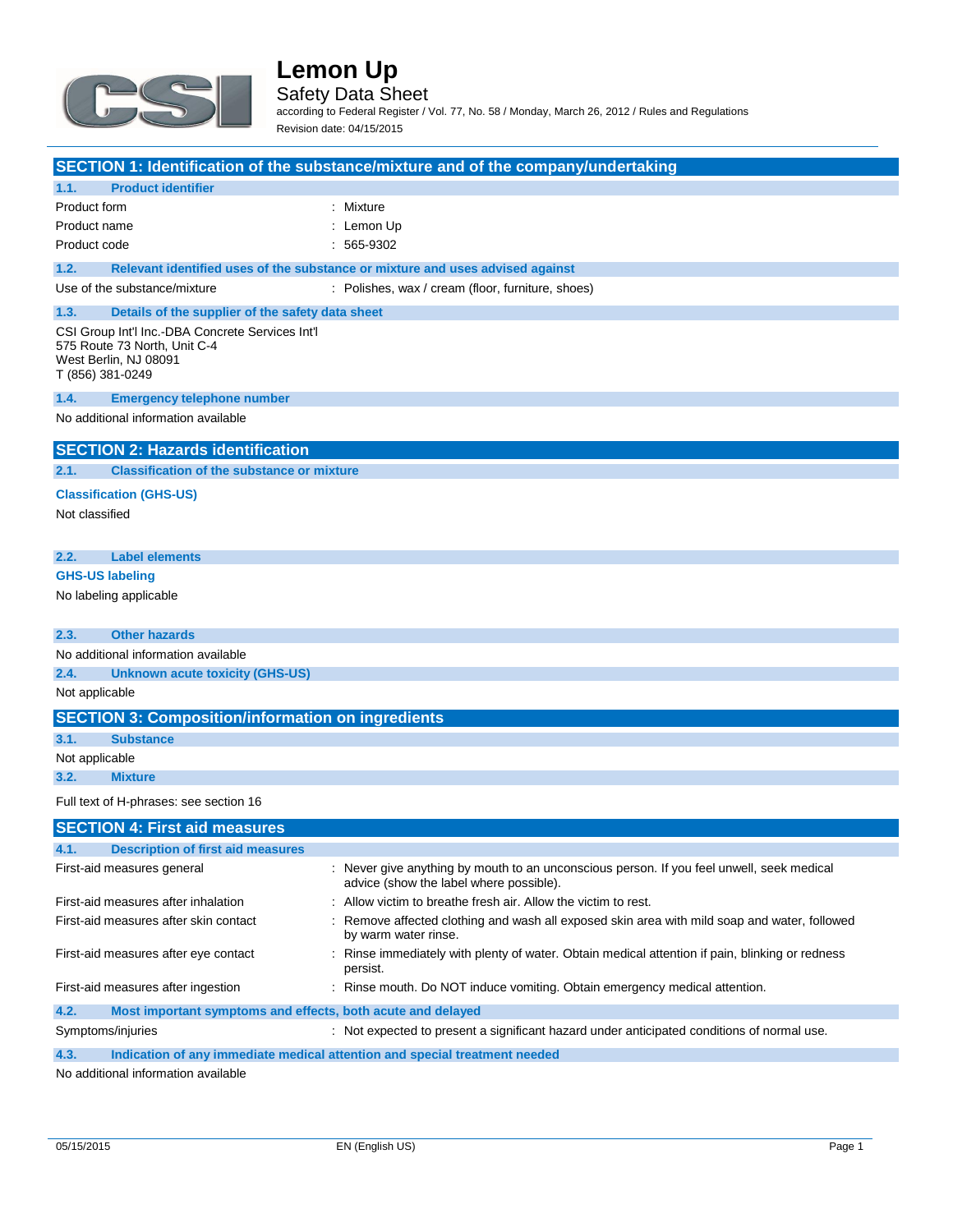### Safety Data Sheet

according to Federal Register / Vol. 77, No. 58 / Monday, March 26, 2012 / Rules and Regulations

|                 | <b>SECTION 5: Firefighting measures</b>       |                                                                                                                                                                                                              |
|-----------------|-----------------------------------------------|--------------------------------------------------------------------------------------------------------------------------------------------------------------------------------------------------------------|
| 5.1.            | <b>Extinguishing media</b>                    |                                                                                                                                                                                                              |
|                 | Suitable extinguishing media                  | : Foam. Dry powder. Carbon dioxide. Water spray. Sand.                                                                                                                                                       |
|                 | Unsuitable extinguishing media                | : Do not use a heavy water stream.                                                                                                                                                                           |
| 5.2.            |                                               | Special hazards arising from the substance or mixture                                                                                                                                                        |
|                 | No additional information available           |                                                                                                                                                                                                              |
| 5.3.            | <b>Advice for firefighters</b>                |                                                                                                                                                                                                              |
|                 | Firefighting instructions                     | : Use water spray or fog for cooling exposed containers. Exercise caution when fighting any<br>chemical fire. Prevent fire-fighting water from entering environment.                                         |
|                 | Protection during firefighting                | : Do not enter fire area without proper protective equipment, including respiratory protection.                                                                                                              |
|                 | <b>SECTION 6: Accidental release measures</b> |                                                                                                                                                                                                              |
| 6.1.            |                                               | Personal precautions, protective equipment and emergency procedures                                                                                                                                          |
| 6.1.1.          | For non-emergency personnel                   |                                                                                                                                                                                                              |
|                 | Emergency procedures                          | : Evacuate unnecessary personnel.                                                                                                                                                                            |
| 6.1.2.          | For emergency responders                      |                                                                                                                                                                                                              |
|                 | Protective equipment                          | : Equip cleanup crew with proper protection.                                                                                                                                                                 |
|                 | <b>Emergency procedures</b>                   | : Ventilate area.                                                                                                                                                                                            |
|                 |                                               |                                                                                                                                                                                                              |
| 6.2.            | <b>Environmental precautions</b>              |                                                                                                                                                                                                              |
|                 |                                               | Prevent entry to sewers and public waters. Notify authorities if liquid enters sewers or public waters.                                                                                                      |
| 6.3.            |                                               | Methods and material for containment and cleaning up                                                                                                                                                         |
|                 | Methods for cleaning up                       | : Soak up spills with inert solids, such as clay or diatomaceous earth as soon as possible. Collect<br>spillage. Store away from other materials.                                                            |
| 6.4.            | <b>Reference to other sections</b>            |                                                                                                                                                                                                              |
|                 |                                               | See Heading 8. Exposure controls and personal protection.                                                                                                                                                    |
|                 | <b>SECTION 7: Handling and storage</b>        |                                                                                                                                                                                                              |
| 7.1.            | <b>Precautions for safe handling</b>          |                                                                                                                                                                                                              |
|                 | Precautions for safe handling                 | : Wash hands and other exposed areas with mild soap and water before eating, drinking or<br>smoking and when leaving work. Provide good ventilation in process area to prevent formation<br>of vapor.        |
| 7.2.            |                                               | Conditions for safe storage, including any incompatibilities                                                                                                                                                 |
|                 | Storage conditions                            | : Keep only in the original container in a cool, well ventilated place away from heat, hot surfaces,<br>sparks, open flame and other ignition sources. No smoking. Keep container closed when not in<br>use. |
|                 | Incompatible products                         | : Strong bases. Strong acids.                                                                                                                                                                                |
|                 | Incompatible materials                        | : Sources of ignition. Direct sunlight.                                                                                                                                                                      |
| 7.3.            | <b>Specific end use(s)</b>                    |                                                                                                                                                                                                              |
|                 | No additional information available           |                                                                                                                                                                                                              |
|                 |                                               | <b>SECTION 8: Exposure controls/personal protection</b>                                                                                                                                                      |
| 8.1.            | <b>Control parameters</b>                     |                                                                                                                                                                                                              |
| <b>Lemon Up</b> |                                               |                                                                                                                                                                                                              |
| <b>ACGIH</b>    |                                               | Not applicable                                                                                                                                                                                               |
| <b>OSHA</b>     |                                               | Not applicable                                                                                                                                                                                               |

| 8.2.                          | <b>Exposure controls</b> |                                                                            |
|-------------------------------|--------------------------|----------------------------------------------------------------------------|
| Personal protective equipment |                          | : Avoid all unnecessary exposure.                                          |
|                               |                          |                                                                            |
|                               | Hand protection          | : Wear protective gloves/eye protection/face protection protective gloves. |
| Eye protection                |                          | : Chemical goggles or safety glasses.                                      |
|                               | Respiratory protection   | : Wear appropriate mask.                                                   |
|                               | Other information        | : Do not eat, drink or smoke during use.                                   |
|                               |                          |                                                                            |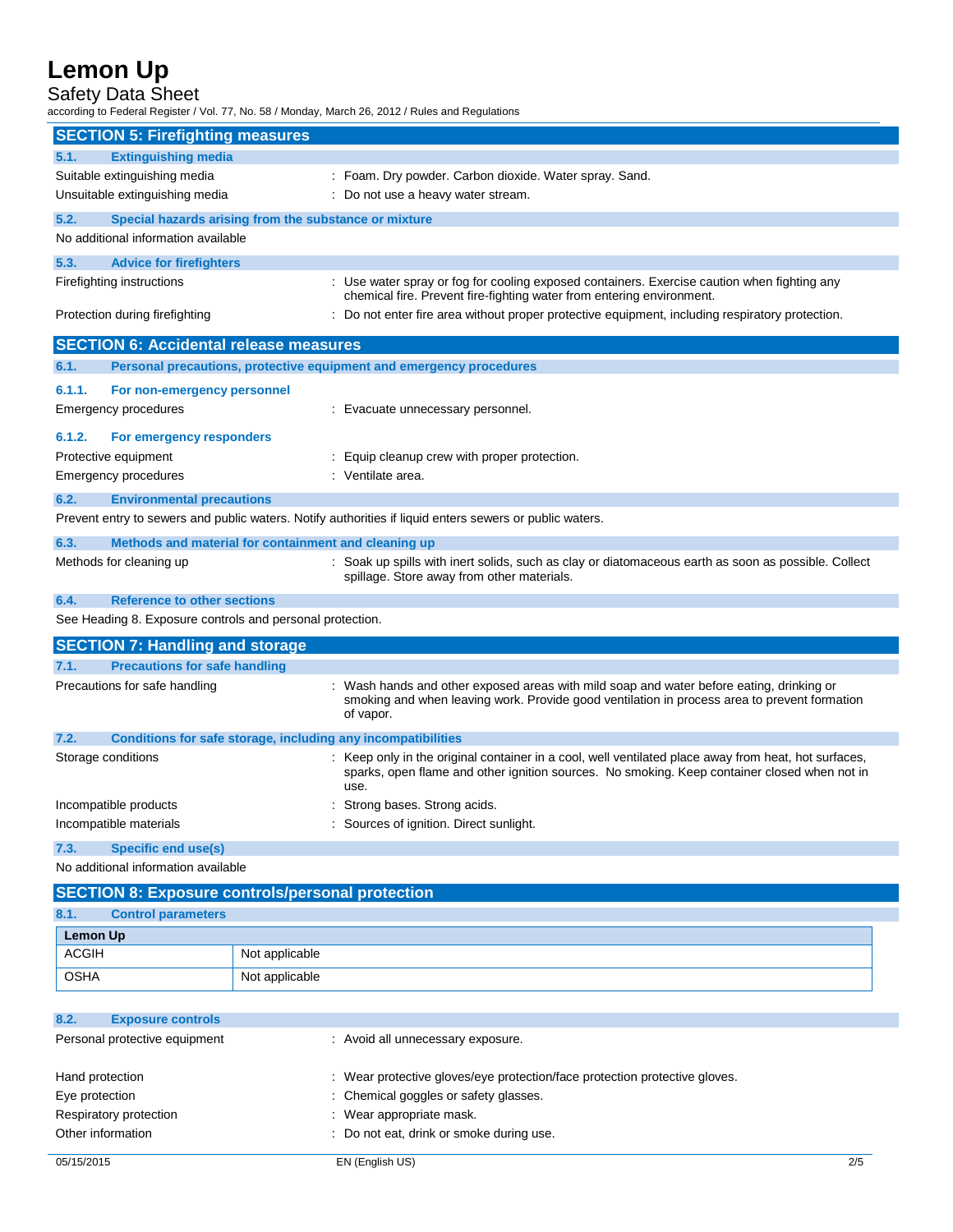Safety Data Sheet

according to Federal Register / Vol. 77, No. 58 / Monday, March 26, 2012 / Rules and Regulations

| <b>SECTION 9: Physical and chemical properties</b>            |                                                                                                     |
|---------------------------------------------------------------|-----------------------------------------------------------------------------------------------------|
| Information on basic physical and chemical properties<br>9.1. |                                                                                                     |
| Physical state                                                | : Liquid                                                                                            |
| Color                                                         | : amber                                                                                             |
| Odor                                                          | : lemon odor                                                                                        |
| Odor threshold                                                | : No data available                                                                                 |
| рH                                                            | : N/A                                                                                               |
| Melting point                                                 | : No data available                                                                                 |
| Freezing point                                                | No data available                                                                                   |
| Boiling point                                                 | : 480 °F                                                                                            |
| Flash point                                                   | : No data available                                                                                 |
| Relative evaporation rate (butyl acetate=1)                   | : No data available                                                                                 |
| Flammability (solid, gas)                                     | No data available                                                                                   |
| <b>Explosion limits</b>                                       | : No data available                                                                                 |
| <b>Explosive properties</b>                                   | : No data available                                                                                 |
| Oxidizing properties                                          | : No data available                                                                                 |
| Vapor pressure                                                | : No data available                                                                                 |
| Relative density                                              | : 0.78                                                                                              |
| Relative vapor density at 20 °C                               | $\geq$ 21                                                                                           |
| Solubility                                                    | : Insoluble in water.<br>Water: Solubility in water of component(s) of the mixture :<br>$\bullet$ : |
| Log Pow                                                       | : No data available                                                                                 |
| Log Kow                                                       | No data available                                                                                   |
| Auto-ignition temperature                                     | No data available                                                                                   |
| Decomposition temperature                                     | : No data available                                                                                 |
| Viscosity                                                     | : No data available                                                                                 |
| Viscosity, kinematic                                          | No data available                                                                                   |
| Viscosity, dynamic                                            | : No data available                                                                                 |
| <b>Other information</b><br>9.2.                              |                                                                                                     |
| No additional information available                           |                                                                                                     |
| <b>SECTION 10: Stability and reactivity</b>                   |                                                                                                     |
| 10.1.<br><b>Reactivity</b>                                    |                                                                                                     |
| No additional information available                           |                                                                                                     |
| 10.2.<br><b>Chemical stability</b>                            |                                                                                                     |
| Stable under normal conditions. Not established.              |                                                                                                     |
|                                                               |                                                                                                     |
| 10.3.<br><b>Possibility of hazardous reactions</b>            |                                                                                                     |
| Not established.                                              |                                                                                                     |
| 10.4.<br><b>Conditions to avoid</b>                           |                                                                                                     |

Direct sunlight. Extremely high or low temperatures.

**10.5. Incompatible materials** Strong acids. Strong bases.

**10.6. Hazardous decomposition products**

Fume. Carbon monoxide. Carbon dioxide.

|                           | <b>SECTION 11: Toxicological information</b> |                  |  |  |
|---------------------------|----------------------------------------------|------------------|--|--|
| 11.1.                     | Information on toxicological effects         |                  |  |  |
|                           |                                              |                  |  |  |
| Acute toxicity            |                                              | : Not classified |  |  |
| Skin corrosion/irritation |                                              | : Not classified |  |  |
|                           |                                              | pH: N/A          |  |  |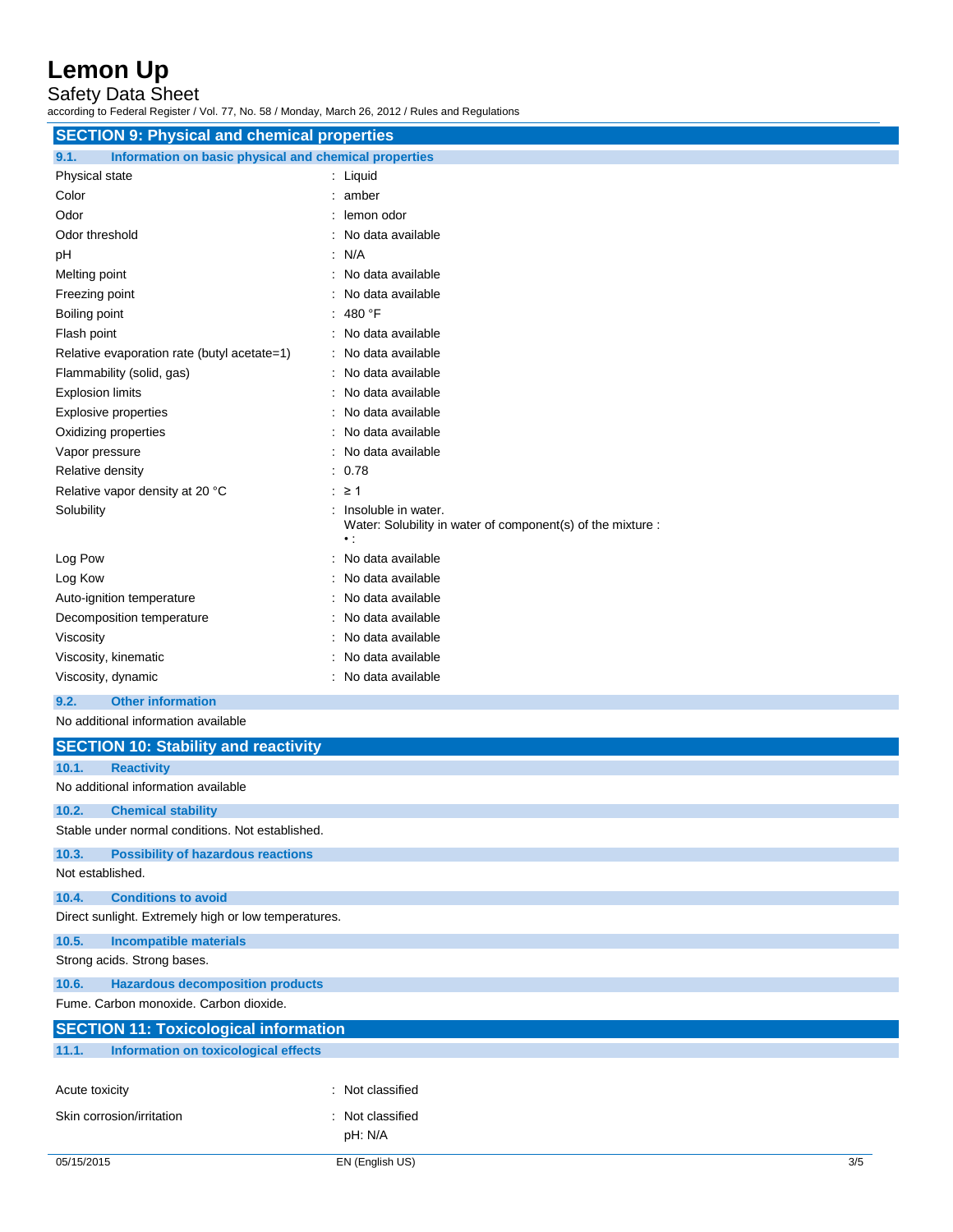Safety Data Sheet

according to Federal Register / Vol. 77, No. 58 / Monday, March 26, 2012 / Rules and Regulations

| Serious eye damage/irritation                          | : Not classified<br>pH: N/A                                         |  |
|--------------------------------------------------------|---------------------------------------------------------------------|--|
| Respiratory or skin sensitization                      | : Not classified                                                    |  |
| Germ cell mutagenicity                                 | : Not classified                                                    |  |
| Carcinogenicity                                        | : Not classified                                                    |  |
| Reproductive toxicity                                  | : Not classified                                                    |  |
| Specific target organ toxicity (single exposure)       | : Not classified                                                    |  |
| Specific target organ toxicity (repeated<br>exposure)  | : Not classified                                                    |  |
| Aspiration hazard                                      | : Not classified                                                    |  |
| Potential Adverse human health effects and<br>symptoms | : Based on available data, the classification criteria are not met. |  |

|                 | <b>SECTION 12: Ecological information</b>  |                                                                           |
|-----------------|--------------------------------------------|---------------------------------------------------------------------------|
| 12.1.           | <b>Toxicity</b>                            |                                                                           |
|                 | No additional information available        |                                                                           |
| 12.2.           | <b>Persistence and degradability</b>       |                                                                           |
| Lemon Up        |                                            |                                                                           |
|                 | Persistence and degradability              | Not established.                                                          |
| 12.3.           | <b>Bioaccumulative potential</b>           |                                                                           |
| <b>Lemon Up</b> |                                            |                                                                           |
|                 | Bioaccumulative potential                  | Not established.                                                          |
| 12.4.           | <b>Mobility in soil</b>                    |                                                                           |
|                 | No additional information available        |                                                                           |
| 12.5.           | <b>Other adverse effects</b>               |                                                                           |
|                 | Effect on the global warming               | : No known ecological damage caused by this product.                      |
|                 | Other information                          | : Avoid release to the environment.                                       |
|                 | <b>SECTION 13: Disposal considerations</b> |                                                                           |
| 13.1.           | <b>Waste treatment methods</b>             |                                                                           |
|                 | Waste disposal recommendations             | : Dispose in a safe manner in accordance with local/national regulations. |

Ecology - waste materials **Example 20** in Avoid release to the environment.

### **SECTION 14: Transport information**

| <b>Department of Transportation (DOT)</b>             |                                           |
|-------------------------------------------------------|-------------------------------------------|
| In accordance with DOT<br>Not regulated for transport |                                           |
| <b>Additional information</b>                         |                                           |
| Other information                                     | : No supplementary information available. |

### **ADR**

No additional information available

**Transport by sea** No additional information available

**Air transport**

| No additional information available       |
|-------------------------------------------|
| <b>SECTION 15: Regulatory information</b> |
| 15.1. US Federal regulations              |
| No additional information available       |